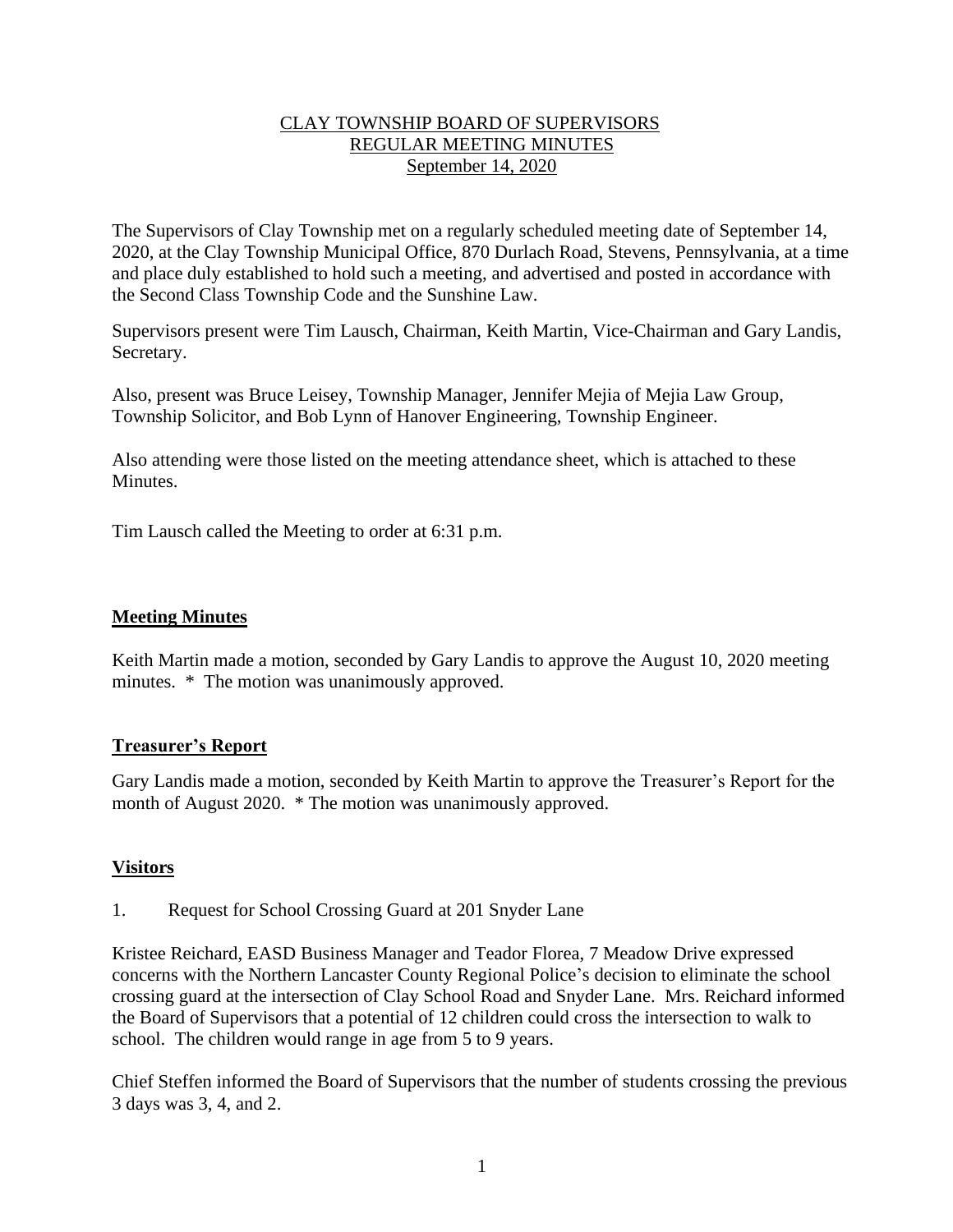Mrs. Reichard stated the students could be bussed, currently the District is trying to reduce the number of children on a bus from a maximum of 72 to 24 which would be one child per seat.

Chief Steffen stated the decision to eliminate the crossing guard was due to workers compensation concerns related to the crossing guards as relayed to him by his workers compensation insurance carrier and the minimal number of children crossing each day. The Norther Lancaster County Regional Police Department has eliminated crossing guard positions in all their covered municipalities. Chief Steffen also indicated Police Officers were onsite in the vicinity of the crossing during school opening and closing 70% of the time over the past year, however if an incident occurred requiring action they would need to leave and respond. Chief Steffen indicated that this would continue to happen.

Jennifer Mejia, Township Solicitor, informed the Board of Supervisors that they can provide the service through another agency, EASD can bus the students, parents can drive the students or make other arrangements for students.

Jennifer Mejia also stated that by statue the Township is not required to provide crossing guards but, has provided the service in the past.

Keith Martin asked if EASD would be willing to hire a crossing guard and have the SRO train them?

After discussion, it was decided Mrs. Reichard would discuss Keith Martin's request with the School Board and respond back to the Township. Further discussion will take place at the next Board of Supervisors meeting.

### 2. Bernie & Eva Lynch, 10 Farmland Drive

Mrs. Lynch thanked Chief Steffen for being very responsive and helpful with the neighborhood situation. The Lynch's indicated that they continue to have issues with racing and profanity.

Chief Steffen and the Board of Supervisors will continue to monitor the situation.

### 3. Lou Vittorio – Primo Water, Water Stewardship Plan Presentation

Lou Vittorio, Director of Water Resources at DS Services, presented a power point on DS Services Alliance for Water Stewardship Certification program.

There was discussion on ways that DS Services can assist the Township on educating its residents on water quality issues.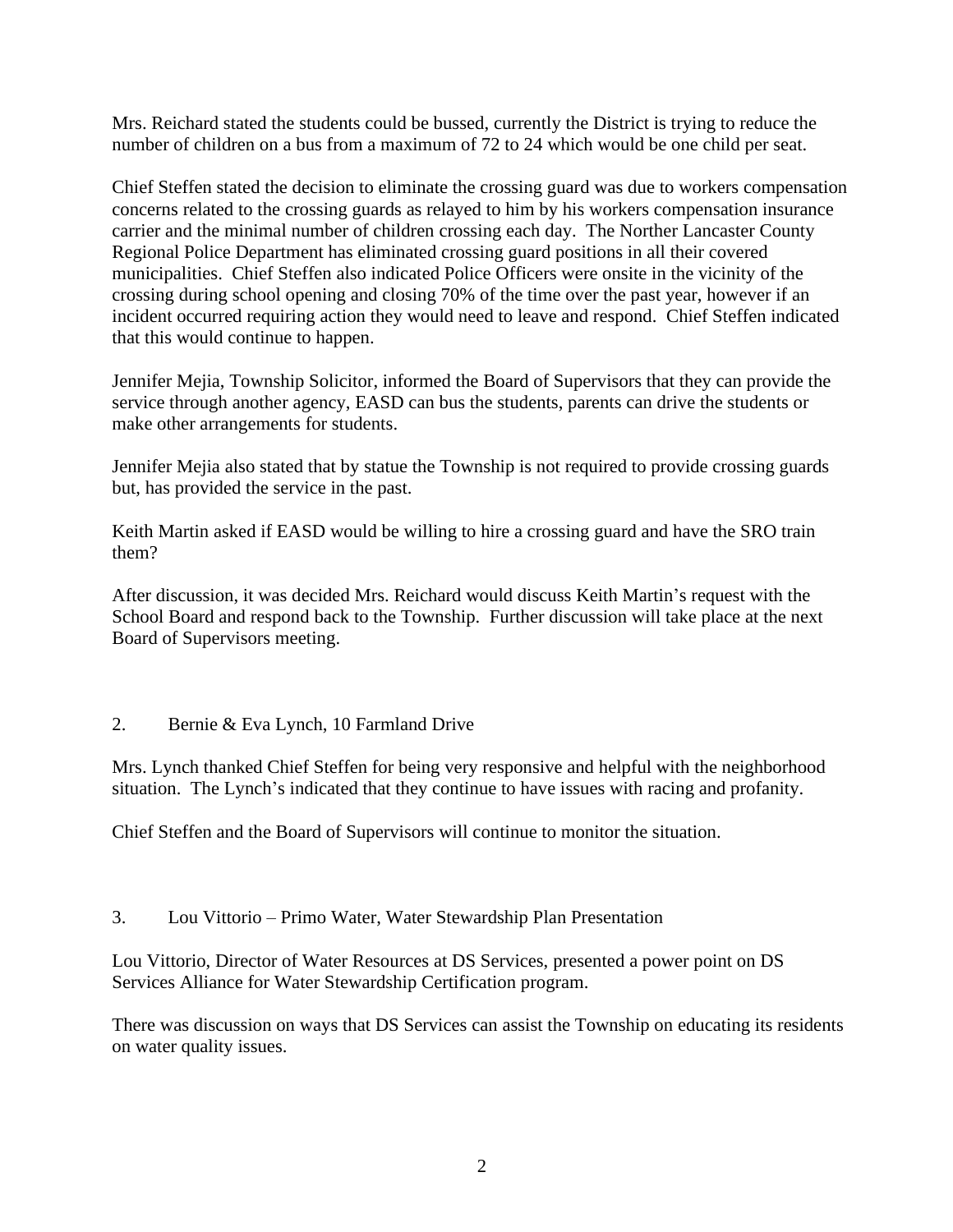## **Engineer's Report**

1. Marlin and Wanda Martin – SW Mgt Plan

Township Staff reviewed with the Board of Supervisors the status of the plan.

Gary Landis made a motion, seconded by Keith Martin to approve the requested time extension until 10/14/20. \* The motion was unanimously approved.

2. Sharp Shopper Warehouse – Escrow Reduction Request

After review, Gary Landis made a motion, seconded by Keith Martin to approve an escrow reduction in the amount of \$510,239.10, leaving an escrow balance of \$447,200.30 per the recommendation in Hanover Engineering letter dated 8/28/20. \* The motion was unanimously approved.

3. HomeTowne Square 4B – Escrow Reduction Request

After review, Keith Martin made a motion, seconded by Gary Landis to approve an escrow reduction in the amount of \$278,621.92, leaving an escrow balance of \$128,427.85 per recommendation in Hanover Engineering letter dated 8/28/20. \* The motion was unanimously approved.

4. Stephen Martin – SubDiv – Approve Agreements

After review, Gary Landis made a motion, seconded by Keith Martin to approve and execute the Land Development Agreement, Stormwater Management Agreement and MOU for Stephen Martin SubDiv. \* The motion was unanimously approved.

### **New Business**

1. 510 Countryside Drive – Request to install 6' partial solid fence

Township Staff reviewed the request with the Board of Supervisors. The request is to install the fence 3' from the property line.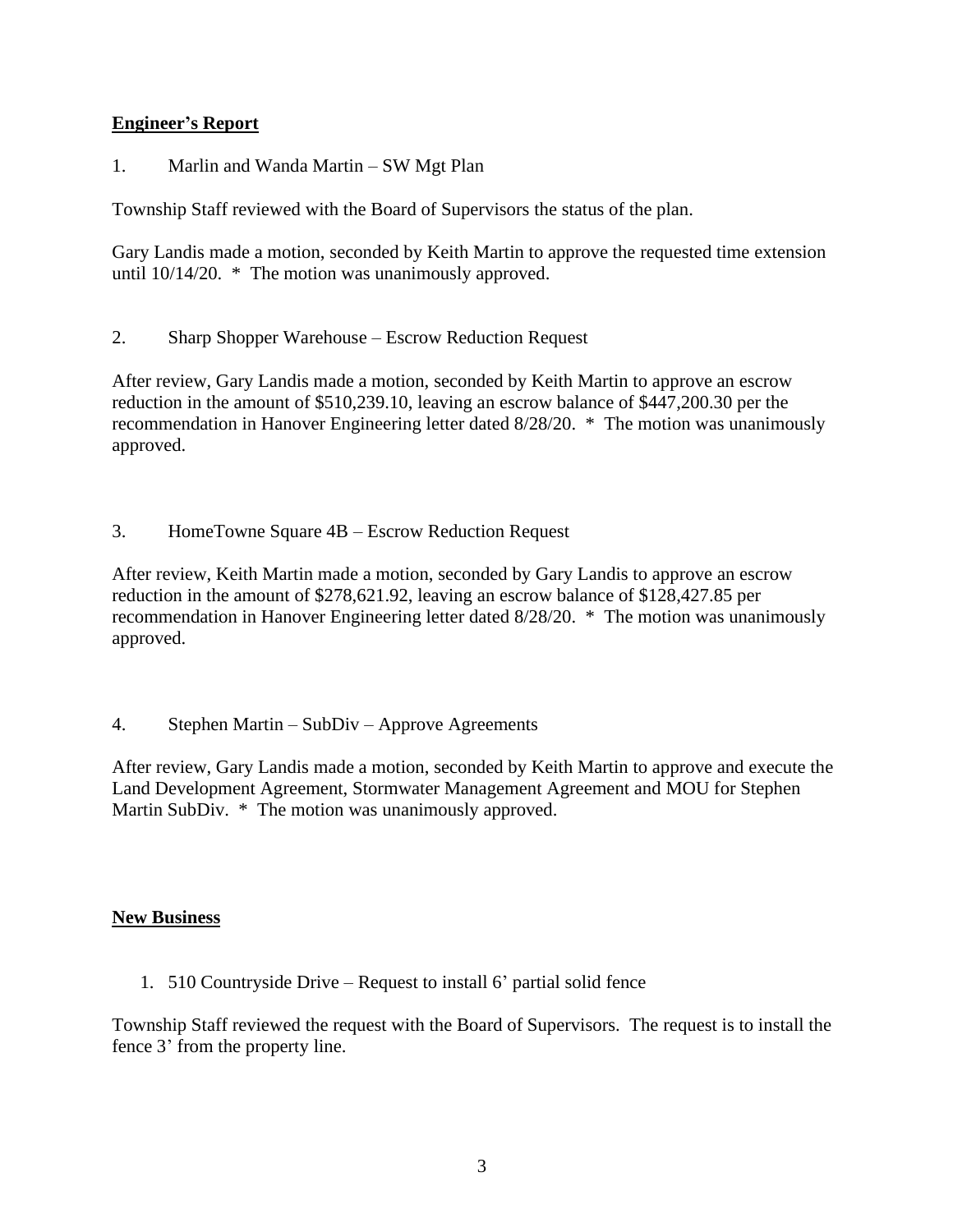The Board of Supervisors noted that the rear property line is a stormwater easement which prohibits the installation of structures in the easement.

After discussion, it was determined if the fence is located on the rear property line it would not have a negative impact on the function of the stormwater facilities. The proposed fence will not be across the existing swale.

The Board of Supervisors requested the applicant receive notification from the adjacent property owner of the acceptance of a solid fence prior to approval of the Zoning Permit.

2. Review Zoning Hearing Application for GAF Reality and Ralph Kurtz

Township Staff reviewed the upcoming Zoning Hearing applications with the Board of Supervisors.

3. Request for Addition to Township Ag Security Area (ASA)

Township Staff reviewed the request with the Board of Supervisors.

There was concerns with the Ag Preserve Boards request to process addition without the Township completing the "standard procedures" for such a request.

Township Staff will relay concerns to Ag Preserve Board and Update Board of Supervisors at next meeting.

### **Old Business**

1. Update on Sewer I&I Project

Township Staff informed the Board of Supervisors that the repairs are completed.

2. Correspondence from PA DEP

Hanover Engineering is continuing to work on report to DEP.

### **Executive Session**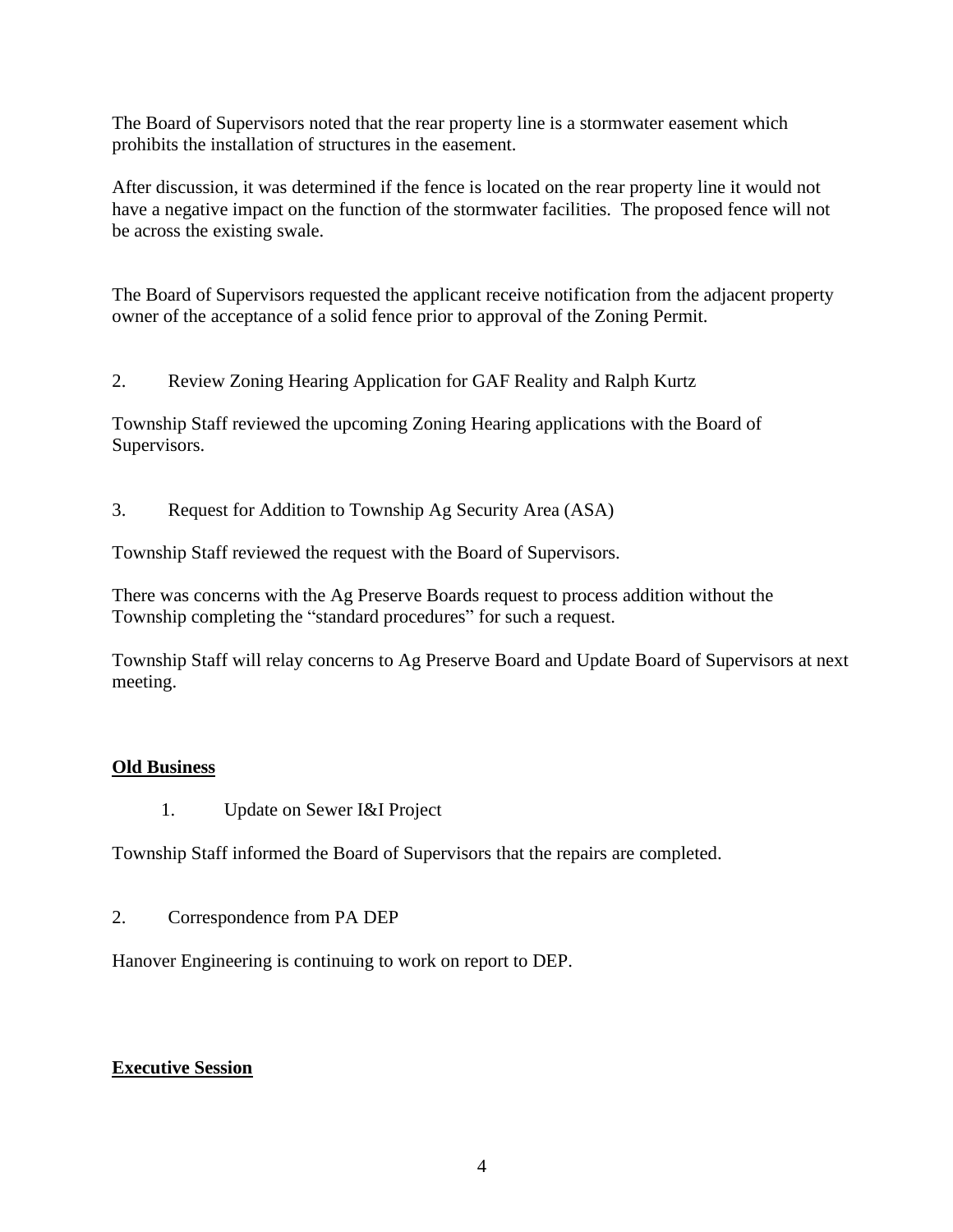Gary Landis made a motion, seconded by Keith Martin to enter into Executive Session at 9:30 PM to discuss personnel issues and potential litigation. \* The motion was approved unanimously.

Gary Landis made a motion, seconded by Keith Martin to exit Executive Session at 10:03 PM. \* The motion was approved unanimously.

There was discussion on the draft Sewer Agreement Extension with Ephrata Borough and employee issues. No decisions were made.

### **Bills to be Paid**

General Fund

Gary Landis made a motion, seconded by Keith Martin, to approve the General Fund bills totaling \$18,372.61 for the month of August. \* The motion was approved unanimously.

#### Rec Fund

Gary Landis made a motion, seconded by Keith Martin, to approve the Recreation Fund bills totaling \$1,003.65 for the month of August. \* The motion was approved unanimously.

Sewer Fund

Gary Landis made a motion, seconded by Keith Martin, to approve the Sewer Fund bills totaling \$21,050.08 for the month of August. \* The motion was approved unanimously.

### **Reports for the Month**

- 1. Chief of Police / Police Department
- 2. Fire Companies / Ambulance
- 3. Planning Commission Minutes
- 4. Solicitor's Report
- 5. Engineer's Report
- 6. Manager's Report
- 7. Road Master's Report
- 8. Zoning Officer's Report